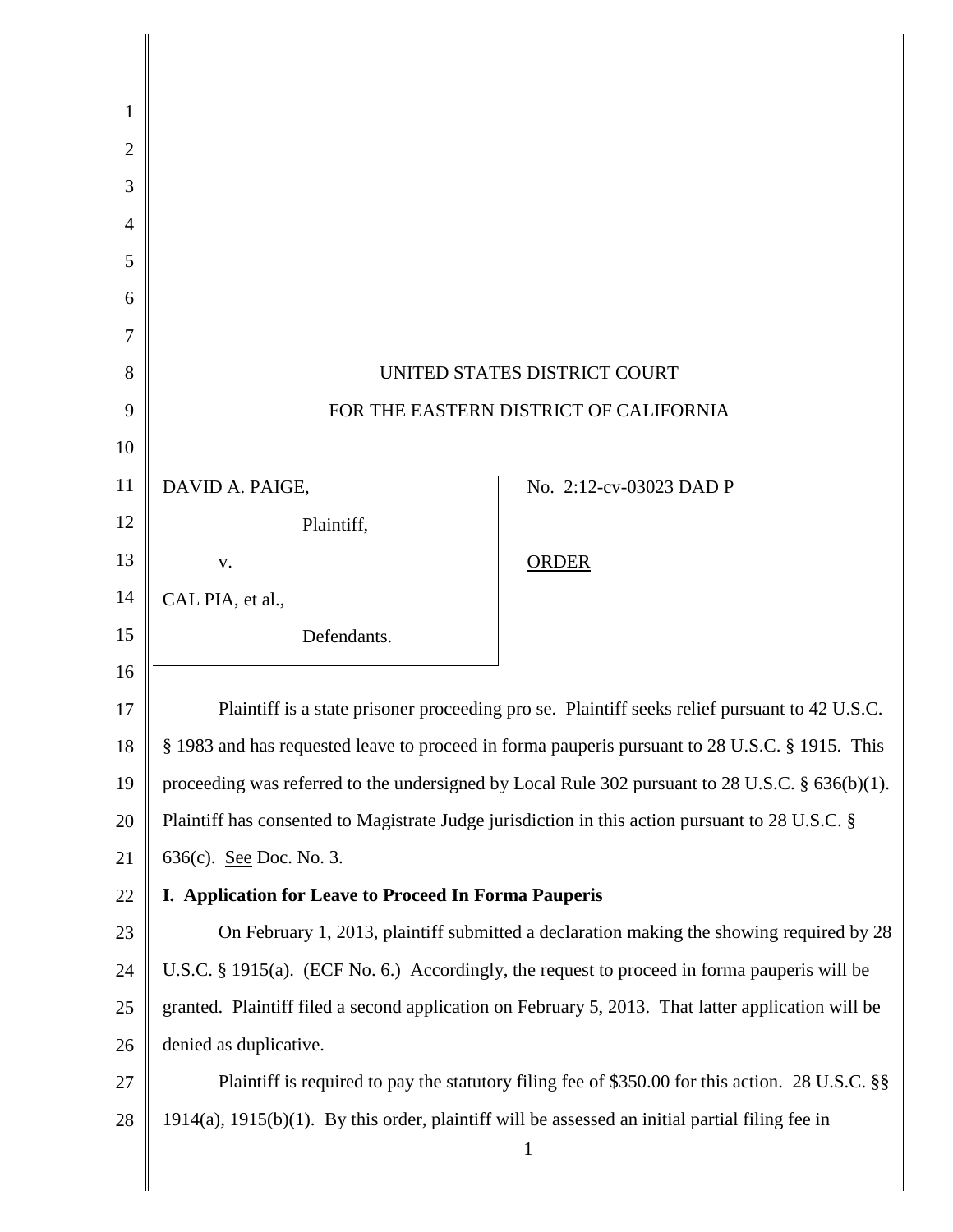1 2 3 4 5 6 7 accordance with the provisions of 28 U.S.C. § 1915(b)(1). By separate order, the court will direct the appropriate agency to collect the initial partial filing fee from plaintiff's trust account and forward it to the Clerk of the Court. Thereafter, plaintiff will be obligated for monthly payments of twenty percent of the preceding month's income credited to plaintiff's prison trust account. These payments will be forwarded by the appropriate agency to the Clerk of the Court each time the amount in plaintiff's account exceeds \$10.00, until the filing fee is paid in full. 28 U.S.C. §  $1915(b)(2)$ .

8 **II. Screening Requirement**

9 10 11 12 13 14 15 16 17 18 19 20 The court is required to screen complaints brought by prisoners seeking relief against a governmental entity or officer or employee of a governmental entity. 28 U.S.C. § 1915A(a). The court must dismiss a complaint or portion thereof if the prisoner has raised claims that are legally "frivolous or malicious," that fail to state a claim upon which relief may be granted, or that seek monetary relief from a defendant who is immune from such relief. 28 U.S.C. § 1915A(b)(1),(2). A claim is legally frivolous when it lacks an arguable basis either in law or in fact. Neitzke v. Williams, 490 U.S. 319, 325 (1989); Franklin v. Murphy, 745 F.2d 1221, 1227-28 (9th Cir. 1984). The court may, therefore, dismiss a claim as frivolous where it is based on an indisputably meritless legal theory or where the factual contentions are clearly baseless. Neitzke, 490 U.S. at 327. The critical inquiry is whether a constitutional claim, however inartfully pleaded, has an arguable legal and factual basis. See Jackson v. Arizona, 885 F.2d 639, 640 (9th Cir. 1989); Franklin, 745 F.2d at 1227.

21 22 23 24 25 26 27 28 Rule 8(a)(2) of the Federal Rules of Civil Procedure "requires only 'a short and plain statement of the claim showing that the pleader is entitled to relief,' in order to 'give the defendant fair notice of what the . . . claim is and the grounds upon which it rests.'" Bell Atlantic Corp. v. Twombly, 550 U.S. 544, 555 (2007) (quoting Conley v. Gibson, 355 U.S. 41, 47 (1957)). However, in order to survive dismissal for failure to state a claim a complaint must contain more than "a formulaic recitation of the elements of a cause of action;" it must contain factual allegations sufficient "to raise a right to relief above the speculative level." Bell Atlantic, 550 U.S. at 555. In reviewing a complaint under this standard, the court must accept as true the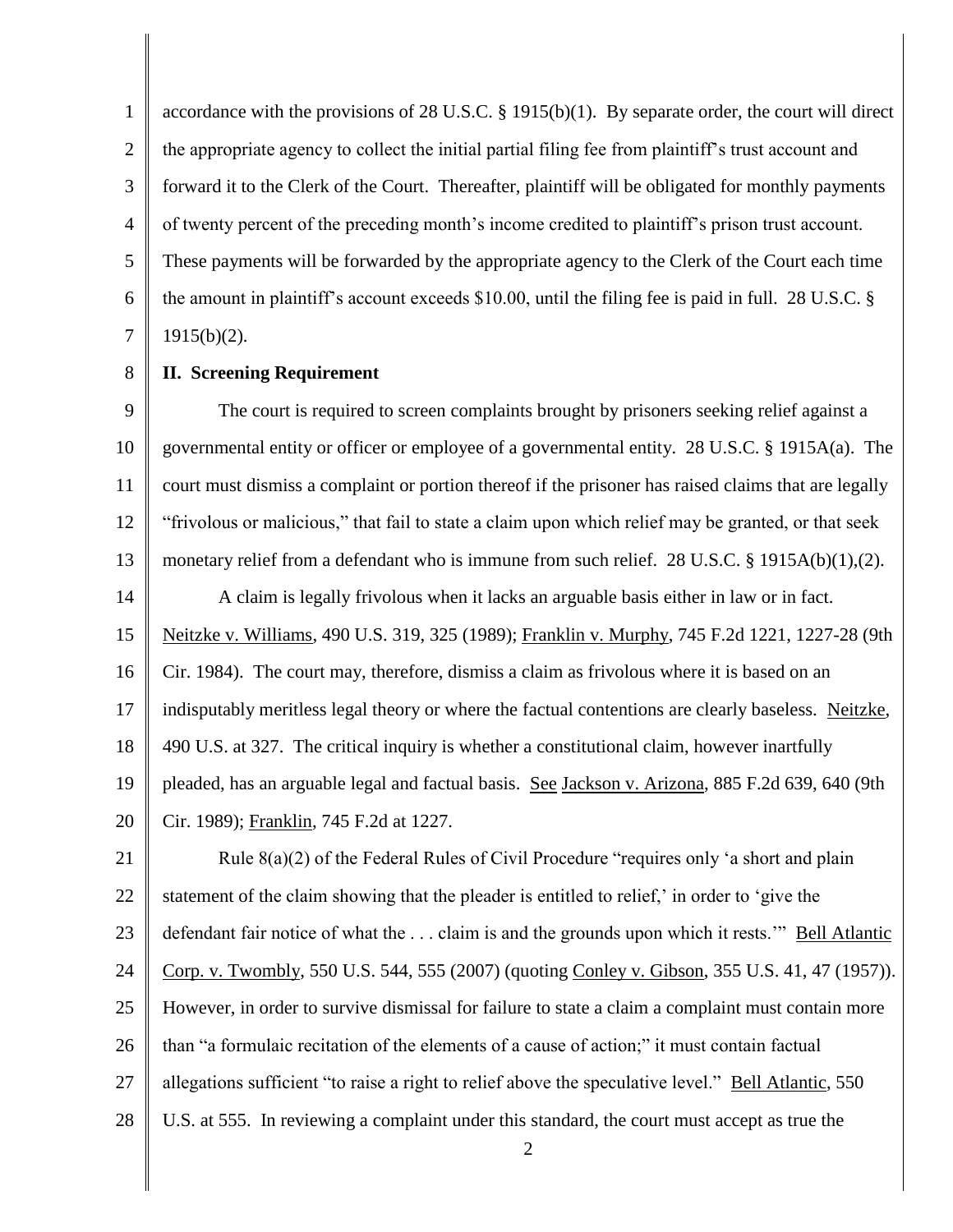1 2 3 allegations of the complaint. See Hospital Bldg. Co. v. Rex Hosp. Trustees, 425 U.S. 738, 740 (1976). The court must also construe the pleading in the light most favorable to the plaintiff and resolve all doubts in the plaintiff's favor. See Jenkins v. McKeithen, 395 U.S. 411, 421 (1969).

4

**III. Plaintiff's Complaint**

5 6 7 8 9 10 11 12 13 In his complaint plaintiff alleges that defendants PIA manager Tim Hart, California Attorney General Kamala Harris, Warden Swarthout and "CAL PIA insurance holder" have subjected him to cruel and unusual punishment because the soap he used while incarcerated at CSP-Solano was recalled due to "'trace amount of a chemical listed as a carcinogen.'" (ECF No. 1 at 2-3.) Plaintiff contends that he was forced to use the soap and as a result he has "suffered medical symptoms, and have [sic] been prescribed pain medication as treatment for the irreversible damages[.]" (Id. at 4.) Plaintiff seeks monetary damages in the amount of \$500,000 and "compassionate release" from confinement (Id. at 3.) Plaintiff has not filed an administrative inmate grievance with respect to his claim.<sup>1</sup> ( $\underline{Id}$  at 2.)

14

## **IV. Failure to Exhaust Administrative Remedies**

15 16 17 18 19 20 21 By the Prison Litigation Reform Act of 1995 ("PLRA"), Congress amended 42 U.S.C. § 1997e to provide that "[n]o action shall be brought with respect to prison conditions under section 1983 of this title, or any other Federal law, by a prisoner confined in any jail, prison, or other correctional facility until such administrative remedies as are available are exhausted." 42 U.S.C. § 1997e(a). The exhaustion requirement "applies to all inmate suits about prison life, whether they involve general circumstances or particular episodes, and whether they allege excessive force or some other wrong." Porter v. Nussle, 534 U.S. 516, 532 (2002).

- 22
- 23

 $\overline{a}$ 

28

(Id.)

<sup>24</sup> 25 26 27  $<sup>1</sup>$  In explaining why he did not submit an inmate grievance, plaintiff refers to two documents. In</sup> a declaration signed by an inmate Mario Williams, dated November 16, 2012, Williams contends that he asked defendant Hart why inmates were not notified in 2007 when PIA became aware of the harmful chemicals in the soap, and that defendant Hart responded that "'they did not care about me and was trying to kill me.'" (ECF No. 1 at 16.) The second document referred to by plaintiff in this regard is a memorandum to CSP-Solano staff and inmates from Warden Swarthout, dated July 29, 2012. (Id. at 14.) That document advises that the soap has been recalled due to a trace amount of a carcinogen and that replacement soap will be arriving soon.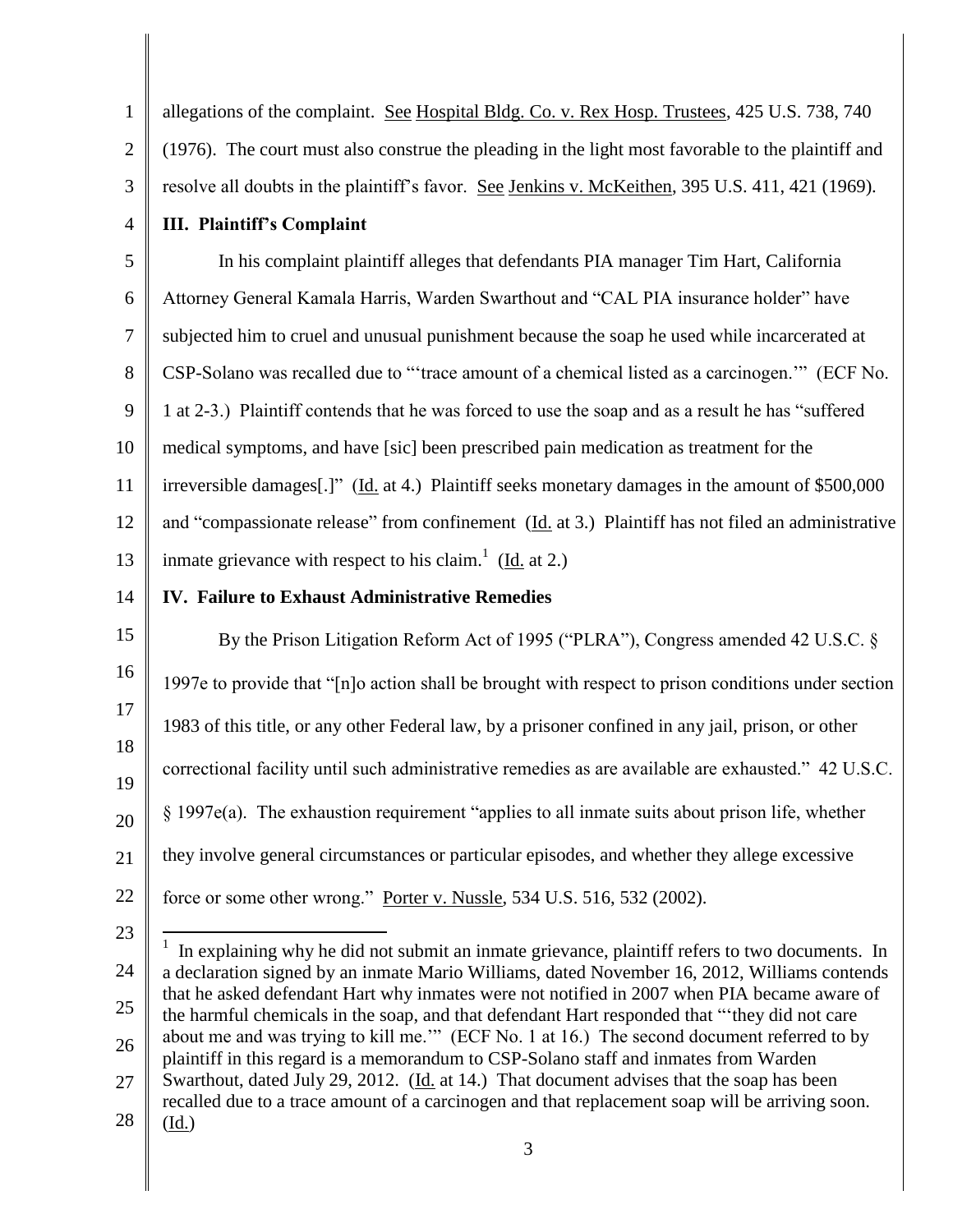| 1              |                                                                                                       |
|----------------|-------------------------------------------------------------------------------------------------------|
| $\overline{2}$ | The United States Supreme Court has ruled that exhaustion of prison administrative                    |
| 3              | procedures is mandated regardless of the relief offered through such procedures. See Booth v.         |
| $\overline{4}$ | Churner, 532 U.S. 731, 741 (2001). The Supreme Court has also cautioned against reading futility      |
| 5              | or other exceptions into the statutory exhaustion requirement. See id. at 741 n. 6. Moreover,         |
| 6              | because proper exhaustion is necessary, a prisoner cannot satisfy the PLRA exhaustion                 |
| 7              | requirement by filing an untimely or otherwise procedurally defective administrative grievance or     |
| 8              | appeal. See Woodford v. Ngo, 548 U.S. 81, 90-93 (2006). "[T]o properly exhaust administrative         |
| 9              | remedies prisoners 'must complete the administrative review process in accordance with the            |
| 10             | applicable procedural rules,' [] - rules that are defined not by the PLRA, but by the prison          |
| 11             | grievance process itself." Jones v. Bock, 549 U.S. 199, 218 (2007) (quoting Woodford, 548 U.S.        |
| 12             | at 88). See also Marella v. Terhune, 568 F.3d 1024, 1027 (9th Cir.2009) ("The California prison       |
| 13             | system's requirements 'define the boundaries of proper exhaustion.'") (quoting Jones, 549 U.S.        |
| 14             | at 218).                                                                                              |
| 15             | In the court's January 7, 2013 order (ECF No. 4 at 1-2), plaintiff was advised that he was            |
| 16             | required to exhaust administrative remedies prior to filing this civil rights action. In his          |
| 17             | complaint, plaintiff admits that he did not use the inmate grievance process in this instance.        |
| 18             | Moreover, the two documents plaintiff refers to in attempting to explain his failure to exhaust his   |
| 19             | remedies in fact provide no excuse or explanation to justify plaintiff's failure to do so. Therefore, |
| 20             | the court will dismiss this action without prejudice.                                                 |
| 21             | V. Failure to State a Cognizable Claim                                                                |
| 22             | Plaintiff is also advised that should he seek to proceed with a new action following his              |
| 23             | exhaustion of administrative remedies, it is likely that the action will be dismissed for failure to  |
| 24             | state a cognizable claim. Similar actions have been filed by prisoners alleging that they were        |
| 25             | forced to use the PIA soap and that their rights under the Eighth Amendment were violated.            |
| 26             | Those actions have been dismissed for failure to state a cognizable claim. See Joseph v.              |
| 27             | California Prison Industry Authority, No. 2:13-cv-0122 CKD P, 2013 WL 3242233 (E.D. Cal.              |
| 28             | June 20, 2013) (concluding that even if the PIA soap posed an excessive risk of harm, there is no     |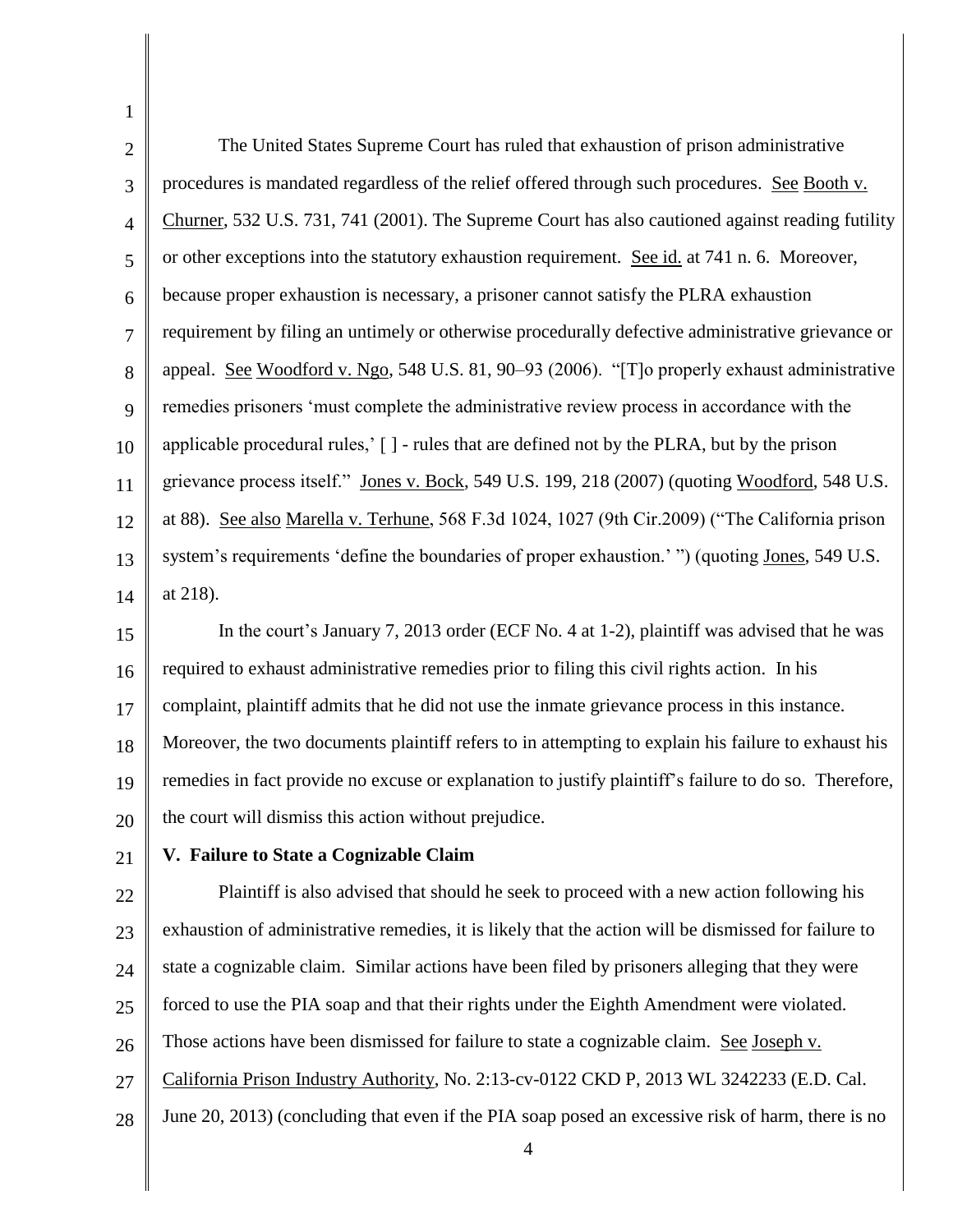| $\mathbf{1}$   | allegation that defendant did anything which could be considered as deliberate indifference since       |
|----------------|---------------------------------------------------------------------------------------------------------|
| $\mathfrak{2}$ | the plaintiff in that case alleged that the soap was recalled by PIA which shows that defendants        |
| 3              | did not ignore a possible threat to safety); Bolden v. California Department of Corrections and         |
| $\overline{4}$ | Rehabilitation, No. 2:12-cv-2344 JFM P, 2013 WL 3242295 (E.D. Cal. June 20, 2013) (denying              |
| 5              | plaintiff's motion for reconsideration of the order dismissing the action for failure to state a claim, |
| 6              | and concluding that plaintiff's declaration from inmate Mario Williams alleging that the PIA was        |
| $\overline{7}$ | aware in 2007 that the soap had a harmful chemical was not persuasive since the declaration             |
| 8              | provided no information about what chemical the soap was tested for and no admissible evidence          |
| 9              | as to whether any toxic chemical was found as part of that testing); Towler v. California               |
| 10             | Department of Corrections and Rehabilitation, No. 2:12-cv-2607 KJN P, 2013 WL 2991135 (E.D.             |
| 11             | Cal. June 14, 2013) (same); Brooks v. Perkins, No. 2:12-cv-2536 AC P, 2013 WL 1705005 (E.D.             |
| 12             | Cal. April 19, 2013) (dismissing a similar action for failure to state a cognizable claim and           |
| 13             | finding that plaintiff has not shown that he suffers any injury as a result of using the PIA soap       |
| 14             | and there was no showing that defendants were deliberately indifferent to plaintiff's health);          |
| 15             | Chestang v. California Department of Corrections and Rehabilitation, No. 2:12-cv-2064 AC P,             |
| 16             | 2013 WL 1702070 (E.D. Cal. April 18, 2013) (dismissing a similar action for failure to state a          |
| 17             | claim because plaintiff's claimed exposure to a cancer risk was speculative and because the             |
| 18             | defendants allegedly did nothing that could be considered deliberately indifference).                   |
| 19             | <b>VI. Conclusion</b>                                                                                   |
| 20             | In accordance with the above, IT IS HEREBY ORDERED that:                                                |
| 21             | 1. Plaintiff's February 1, 2013 application to proceed in forma pauperis (ECF No. 6) is                 |
| 22             | granted.                                                                                                |
| 23             | 2. Plaintiff is obligated to pay the statutory filing fee of \$350.00 for this action. Plaintiff        |
| 24             | is assessed an initial partial filing fee. All fees shall be collected and paid in accordance with this |
| 25             | court's order to the Director of the California Department of Corrections and Rehabilitation filed      |
| 26             | concurrently herewith.                                                                                  |
| 27             | 3. Plaintiff's February 5, 2013 application to proceed in forma pauperis (ECF No. 7) is                 |
| 28             | denied as duplicative.                                                                                  |
|                | 5                                                                                                       |